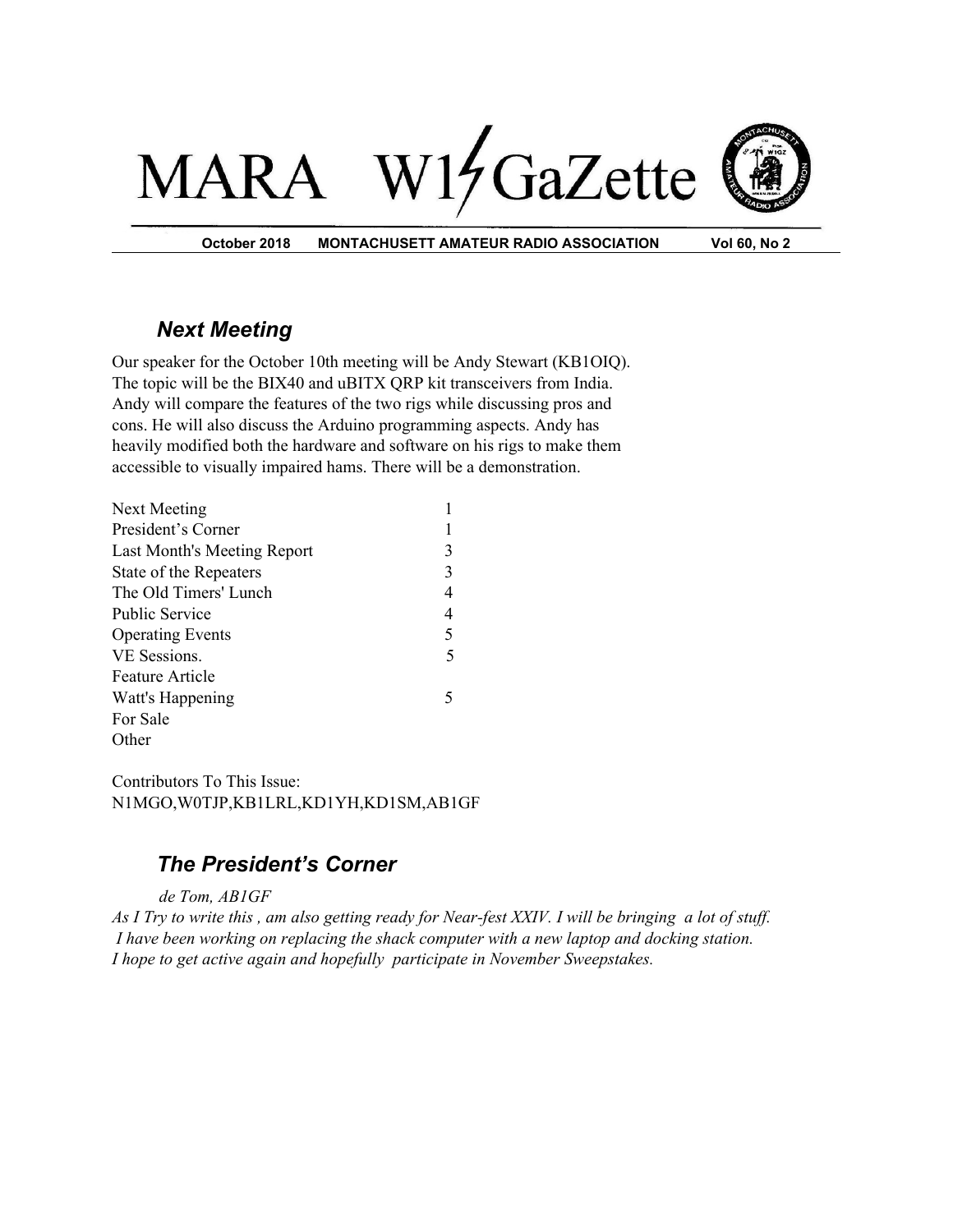## *Western Ma. Section Manager*

*de Ray, KB1LRL*

Hello everyone, I kind of held off with the monthly report until after Boxboro to include the activities, so *this is a two-month edition.*

Boxboro had a number of great things going on. I think there was quite a variety of talks to suit everyone's interest and there was the usual flea market outside which I think was bigger than last year. The weather was cooler and partly cloudy which helped a lot. There has been a downturn of commercial vendors in attendance and I feel there is a bit of concern. Some of the long time "anchors" are not there for one reason or another and the others are feeling the impact. The Nashua club set up a wall in that *room which included many educational demonstrations on ham radio which also included kit building.* There were a lot of kids there soldering away there. This was a very impressive achievement from them.

So, as I expected with the time and the fact a lot of the westerners had left for Saratoga on Saturday, there was a very light showing for my Section Meeting. I truly appreciate those that came to the meeting. *Naturally I was a bit disappointed, but on the upside, I have a presentation in my pocket.*

The big thing amongst the ARRL cathedral is the new ARES connect system now going online. Mike Cory from the league was there and did a presentation on it. Sadly, I had to work and could not attend it. I am now looking at this and getting it going for us. All county EC's should also be looking at this and doing what is necessary to get your county online. This is going to be very important to all as reporting will be taking on a more required role, as will the trainings. Please go to the leagues webpage and view the new changes. This is now open for comments and any comments should come to me as I will send them to the *league. The deadline for this is Oct 31.*

September is the start of the meeting season for many clubs. I will be out and about visiting clubs during the time and I can be available to do a talk if you want. Just send me an email and we can work out a date *for it.*

This year our division director Tom Frenaye K1KI is up for reelection and he has an opponent in Fred *Hopengarten, K1VR. Fred has a background in law and both actually agree on many things together. Keep your eyes open for ballots when they come out.*

Going back to my meeting, the one thing I did stress is to go to this website for news and information, and to make sure in the league's website it to check off to receive section emails. I continue to ask that those that do visit it to tell others in the clubs and elsewhere. I have a feeling a lot of members do not know *what's going on in the section.*

*I hope everyone enjoyed Boxboro and good luck in your upcoming seasons.*

*73, Ray KB1LRL*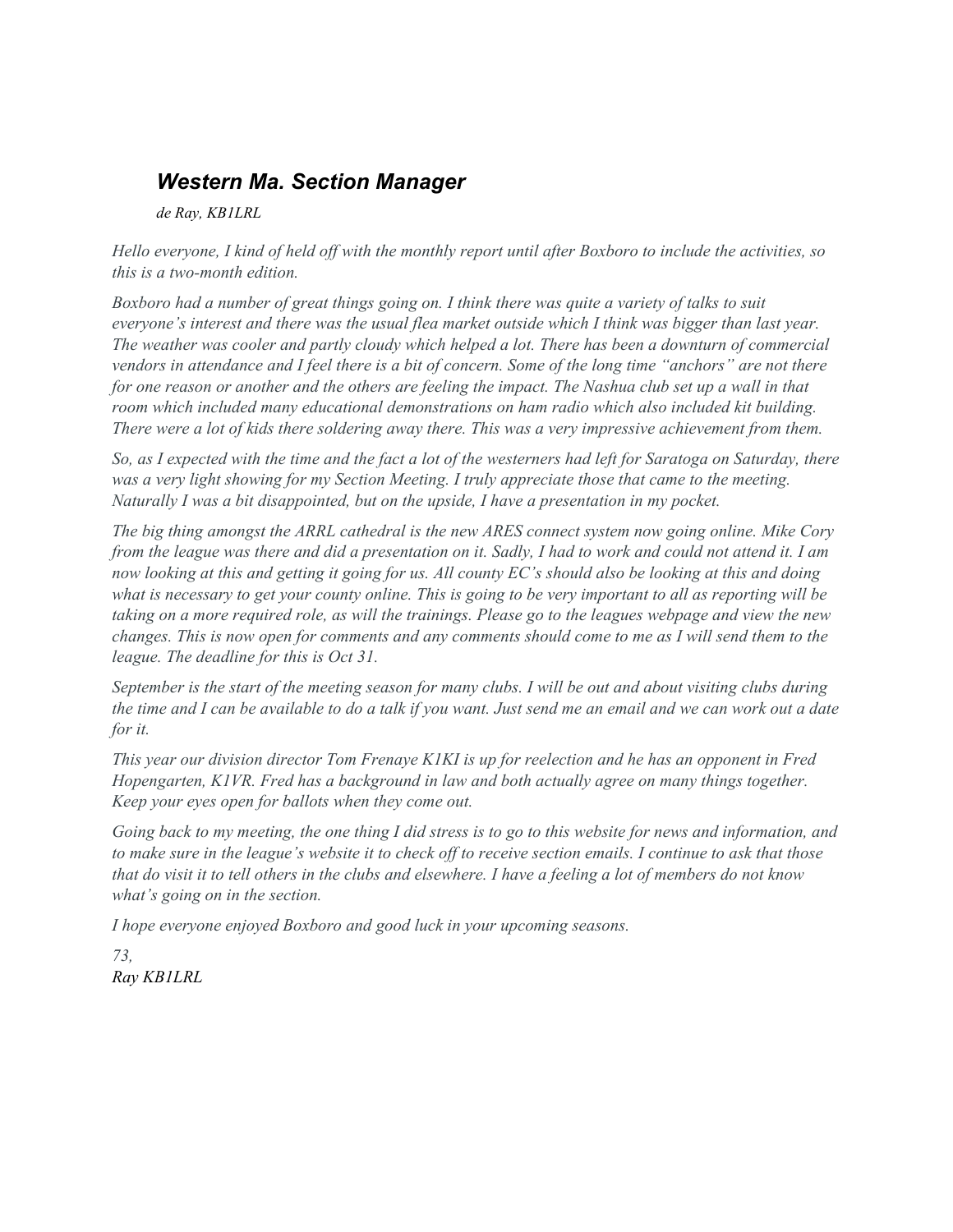## *September Meeting*

*d e Barry W1HFN, MARA Secretary*

*Meeting called to order: 7:30 PM Tom-AB1GF.* Attendees: *Gordon-N1MGO, Ray-KB1LRL, Paul-KD1YH, Tom-K1JHC, Charlie-KT1I, Gary-K1YTS, Tim-W0TJP, Eric-W1QED, Bill-W1FSH, John-KC1JEX, Bill-KC1JDZ and Barry-W1HFN .*

## *Treasurer's Report*

*de N1mgo Treasurer* June-July-August 2018 Starting balance \$1730.82

| Income          | $$50.00$ Dues<br>\$15.00 Donation (KD1JDZ)                                                        |
|-----------------|---------------------------------------------------------------------------------------------------|
| <b>Expenses</b> | $$24.98$ Ch#675 W1QED refreshments for club meeting (May)<br>\$222.78 Ck#682 KD1YH repeater parts |

| <b>Ending Balance</b> | \$1547.82                     |
|-----------------------|-------------------------------|
| Repeater Fund         | \$496.61 (from Raffle monies) |

#### **Current Members**:

| Paid thru FY 2019 or later (future years)             |                      |                                            |  |  |
|-------------------------------------------------------|----------------------|--------------------------------------------|--|--|
| NZ1D                                                  | William Wornham      | Lifetime Member                            |  |  |
| K1JHC                                                 | Tom Duffy            | Lifetime Member                            |  |  |
| 14-Feb-18 WOTJP                                       | Tim Pandiscio        | \$25.00 (FY 2019) \$5.00 Donation          |  |  |
| 14-Mar-18 KD1SM/N1QIT                                 | R. & J. Swick        | \$30.00 (FY 2019)                          |  |  |
| 14-Mar-18 N1MGO/KB1JXJ Gordon LaPoint/Pauline Carulli |                      | \$30.00 (FY 2019)                          |  |  |
| 11-Apr-18 KC1HHG                                      | <b>Todd Whittier</b> | \$25.00 (FY-2019)                          |  |  |
| 09-May-18 W1QED                                       | Erik Tkal            | \$25.00 (FY 2019)                          |  |  |
| 09-May-18 KB1LRL                                      | Ray Lajoie           | \$25.00 (FY 2019)                          |  |  |
| 09-May-18 W1HFN                                       | Barry Fox            | \$15.00 (FY 2019)                          |  |  |
| 09-May-18 K1YTS                                       | Gary Busler          | \$30.00 (FY 2019)                          |  |  |
| 09-May-18 KT1I                                        | Charles Cayen        | \$15.00 (FY 2019)                          |  |  |
| 09-May-18 KK1X                                        | John Griswold        | \$50.00(FY 2018-2019)                      |  |  |
| 13-Jun-18 KC1JDZ                                      | William MacFeeley    | \$15.00(FY-2019\$15.00 Donation New member |  |  |
| 13-Jun-18 KC1JEX                                      | John Keesee          | Free (VE gift) (FY-2019)New member         |  |  |
| 18-Aug-18 KC1DAQ                                      | Paul Smith           | \$25.00 (FY 2019)                          |  |  |
| 12-Sep-18 N1CPT                                       | Bernie Richard       | \$25.00 (FY 2019)                          |  |  |
| 12-Sep-18 AB1GF                                       | Tom Antil            | \$25.00 (FY 2019)                          |  |  |
| 04-Mar-17 KA1ZAQ                                      | Robert Kwiatkowski   | \$25.00 (FY2018)                           |  |  |
| 08-Mar-17 KB1ZKL                                      | Chris Harrington     | \$30.00 (FY 2017-2018)                     |  |  |
| 08-Mar-17 KC1HCX                                      | Michael Coulombe     | \$15.00 (FY 2018)                          |  |  |
| 13-Sep-17 W1LXE                                       | William Lyons        | \$25.00(FY 2018)                           |  |  |
| $11-Oct-17$ N1QDX                                     | Paul Doherty         | \$30.00 (FY 2018)                          |  |  |
| 08-Nov-17 KD1YH                                       | Paul Upham           | \$25.00 (FY 2018)                          |  |  |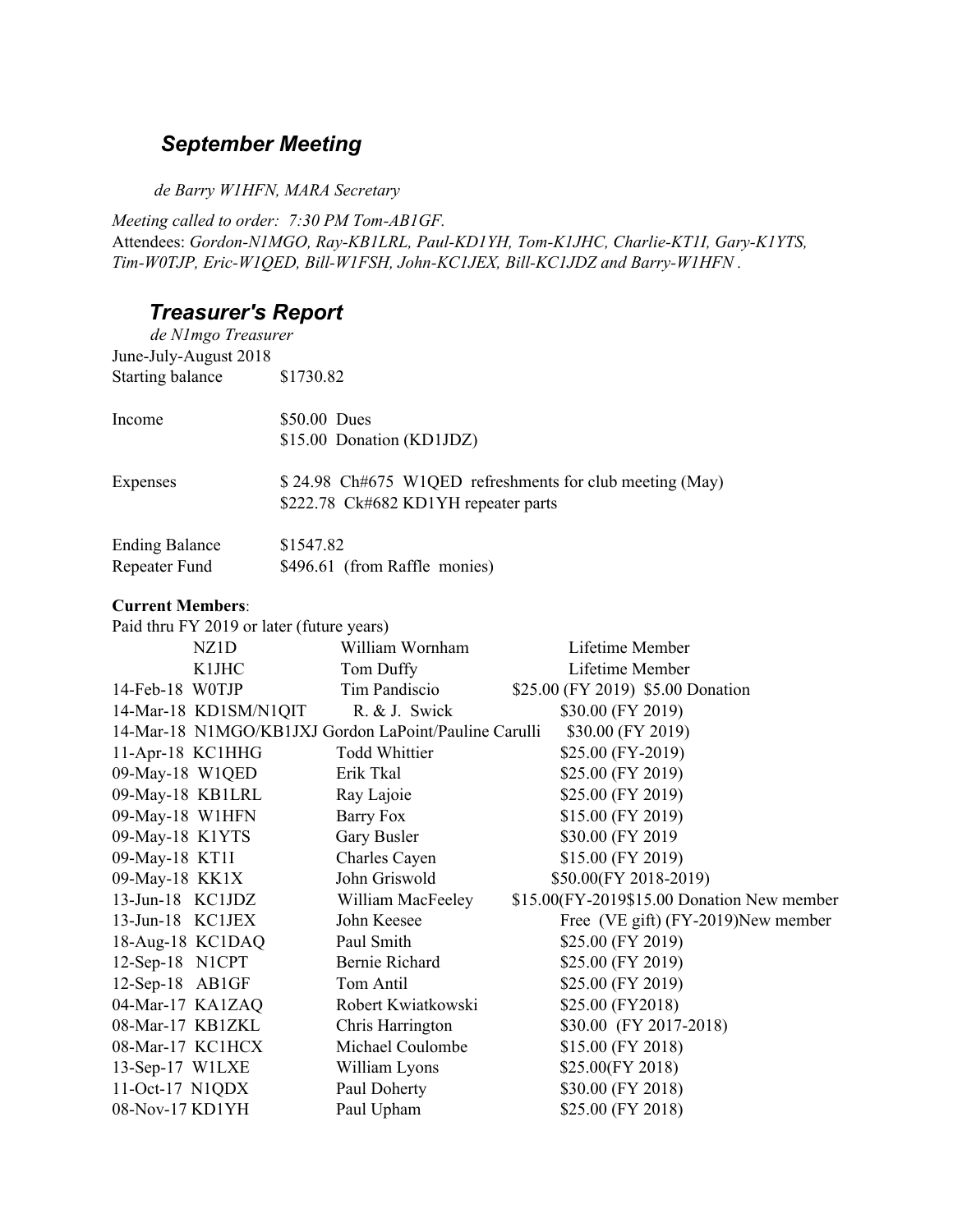#### **Current Business:**

**There are some upcoming Events in September : Boxboro 2018**

**Members:** .*Gordon-N1MGO, Ray-KB1LRL, Paul-KD1YH, Tom-K1JHC, Charlie-KT1I, Gary-K1YTS, Tim-W0TJP, Eric-W1QED, Bill-W1FSH, John-KC1JEX, Bill-KC1JDZ and Barry-W1HFN .*

#### **General Discussion:**

*George Bliss-KB1FCB has recently become an SK. Tom will be circulating a list of the gear from his estate.*

#### **Meeting Presentation:**

*Tom-AB1GF showed a YouTube video of the new software version of the Geochron clock. Geochron digital 4K*

**Meeting end called:** 8:33PM

### *State of the Repeaters*

*de Tom AB1GF;*

*The 220 machines noise problem has lessened considerably. There is a plan to replace the present 2M repeater with a pair of Motorola GM300 radios and the new yet-to-be-installed controller. A 440 link* will also be added. The 900 repeater appears to be silent, repair date TBD. Tom has plans to raise the *present 220 ant, add another 220 ant with notch filter and shorten some coax.*

#### *Public Service*

*de W0TJP*

Head of the Charles sent out an email to registered volunteers. They have one opening for Friday and one *for Saturday. Info below is still valid.*

*Tim*

*Orchard House 5 & 10K Saturday September 8, 2018 (morning) Concord, MA*

*Cystic Fibrosis Cycle for Life Saturday October 6, 2018 (morning to early afternoon) Holliston, MA*

*Ashland Half Marahon (morning) Saturday October 27, 2018 Ashland, MA*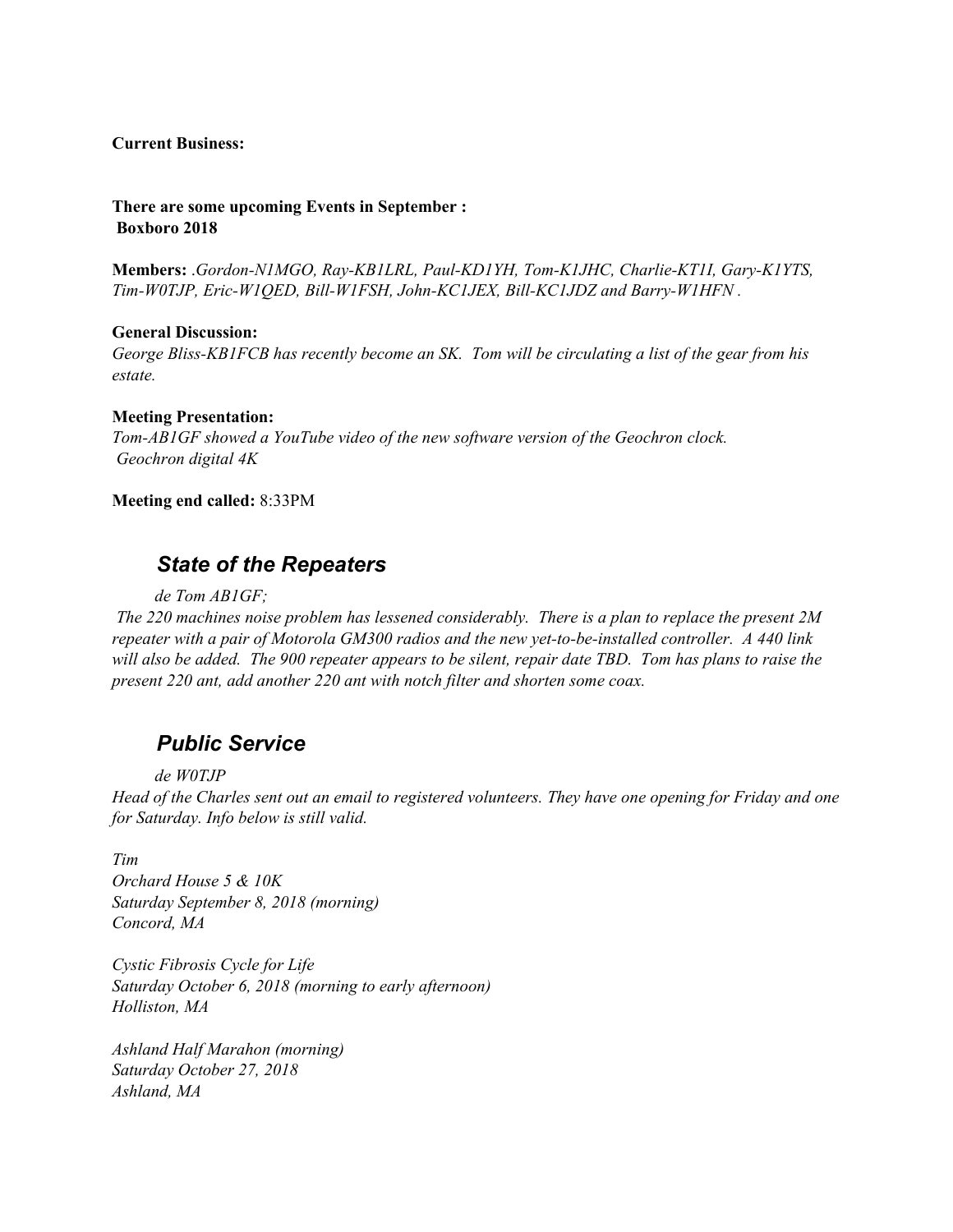*For each event, we will need both fixed and mobile units (including bicycle-mobile).*

A good 2M 70cM analog portable radio will be needed. DMR (UHF/VHF) will be used at the Cycle for *Life and Ashland Half. If you don't own a DMR radio, loaners are available.*

Each event takes great care of the volunteers! That's important to me, and it's why many folks keep *coming back.*

*Contact Mark at kmalittl1@gmail.com*

Also, the big event of the fall is the Head of the Charles. To work this event everyone needs to register *through their website starting September 1 (ends September 30). General volunteer information can be found here: https://www.hocr.org/volunteers/volunteer-registration/ Amateur Radio information is emailed after you get your acceptance email.*

*Tim - W0TJP*

## *Near-Fest XXIV*

de AB1GF

*October 12 & 13, 2018 Deerfield, New Hampshire* MARA will be there again this year located across from the Polish Kitchen. Let me know if you plan on joining us so I can plan the setup.

### *VE Sessions*

*de KD1SM, KD1YH September 26 ,Lunenburg Public Safety Building. We had 7 V.E'S and We Had 6 candidates, 4 passed the Technician and 1 Upgraded to General There will not be a V.E Session for October.*

### *The MARA W1/GaZette*

is published by the Montachusett Amateur Radio Association just prior to the monthly meeting. The newsletter is distributed free to members and friends of Amateur Radio. Contents copyright © 2017, MARA. Permission to use in other Amateur Radio publications with credit to MARA is hereby granted.

The deadline for materials to appear in the W1/GaZette is noon on the Sunday before the first Wednesday of the month.

**NEWSLETTER/PUBLIC RELATIONS STAFF:**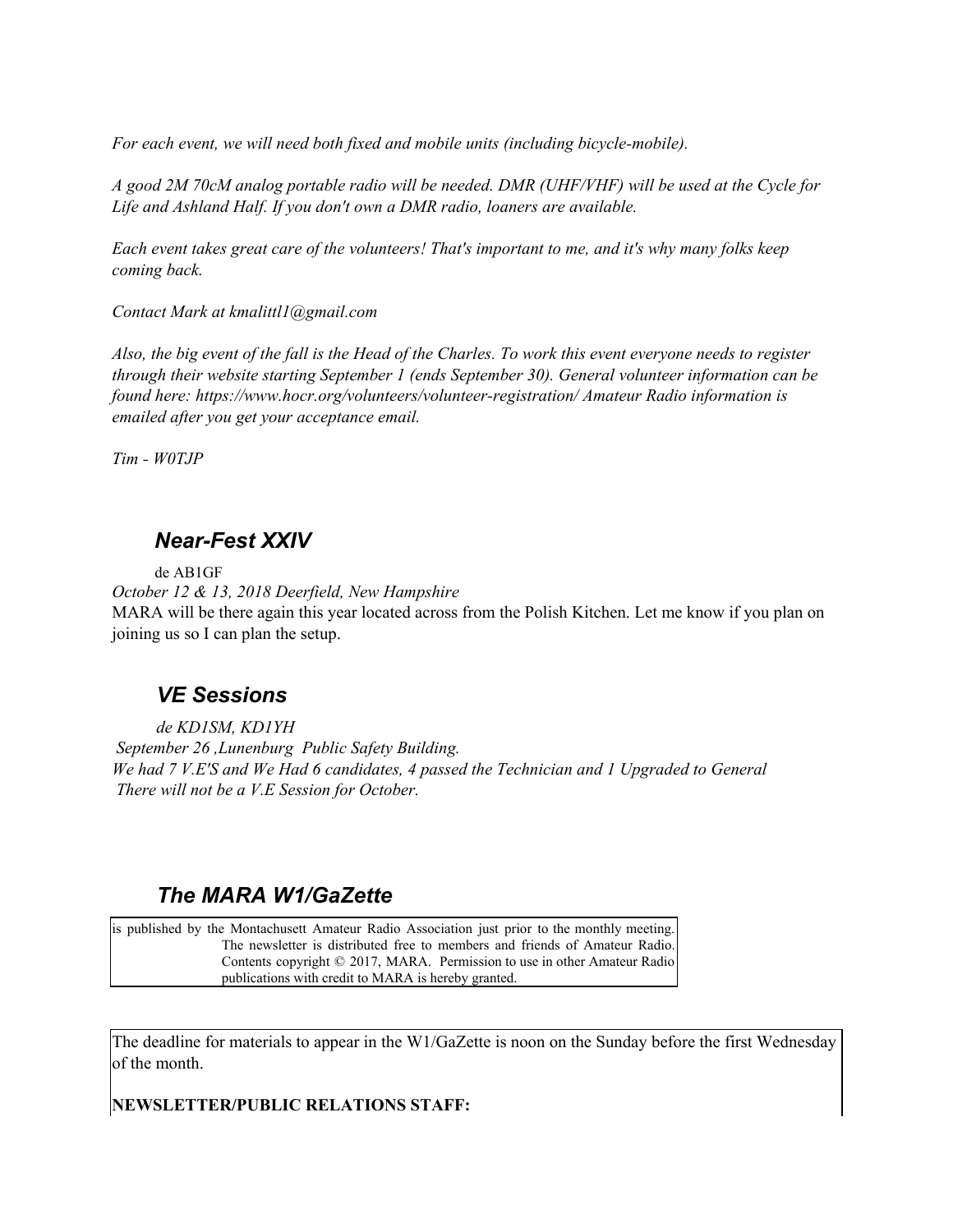Newsletter Editor: Tom Antil AB1GF 978-467-6658 ab1gf@arrl.net Webmaster: Paul Upham KD1YH Community Facebook page administrator: Tom Antil AB1GF [ab1gf@arrl.net](mailto:ab1gf@arrl.net)

#### **MEMBERSHIP INFORMATION:**

Club Secretary: Barry Fox, W1HFN, foxbw@comcast.net Annual Dues: Regular \$25 Family \$30 Fixed income \$15 Meetings: 2nd Wednesday, 7:30pm September to June

Mailing address: MARA PO Box 95 Leominster, MA 01453

VE Team: KD1YH@arrl.net Web site: http://www.w1gz.org/

#### **OFFICERS:**

Tom Antil, AB1GF Vice President, thantil@comcast.net Erik Tkal, Vice President W1QED, etkal@me.com Barry Fox W1HFN, foxbw@comcast.net Gordon LaPoint, N1MGO Treasurer, n1mgo@arrl.net Charlie Cayen, KT1I Trustee, kt1i@arrl.net

MARA owns and operates three FM repeaters co-located on Burbank Hospital in Fitchburg. W1GZ on 145.45 (CTCSS 74.4), AB1GF on 224.34 MHz (CTCSS 103.5) and W1HFN on 927.5625 (-25 MHz) (CTCSS 74.4). The 2m repeater is also reachable via IRLP node 8433 and Echolink node 688832.

## *Watt's Happening*

**Sundays, 0800 local 5330.5** (ch 1) USB Western Mass Emergency 60M Net Alternate frequencies are 5346.5 (ch 2), 5366.5 (ch 3), 5371.5 (ch 4), and 5403.5 (ch 5).

#### **Sundays, 0830 local 3944**

Western Mass Emergency Net. Alternate frequency is 3942 in case of QRN, QRM, or frequency in-use. Also a good idea to scan up and down 10kHz if you cannot find the net.

#### **Sundays, 0900 local 145.45-**

Montachusett Emergency Net